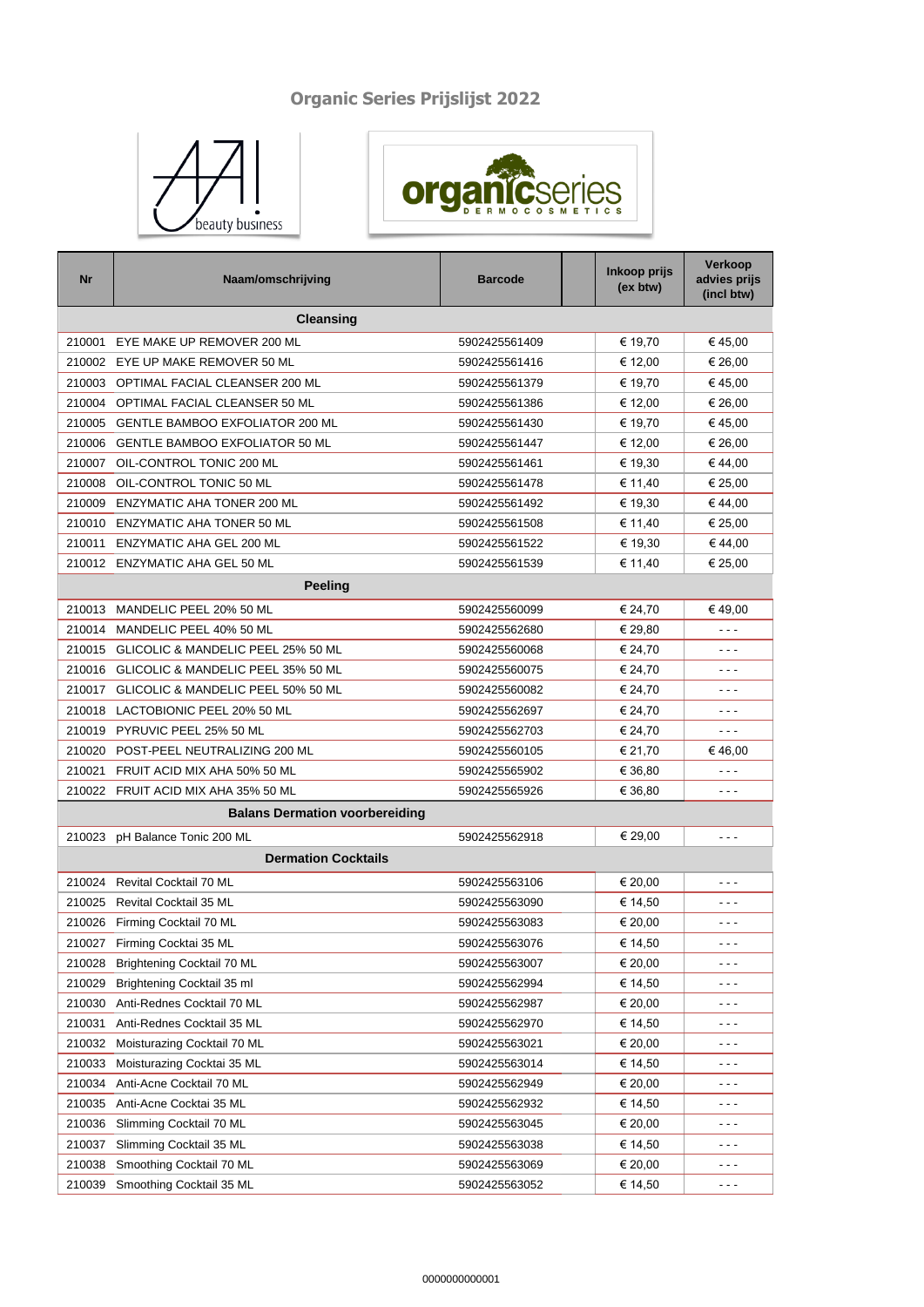|        | 210040 Hair Revital Cocktail 70 ML        | 5902425566657                  | € 20,00 | ---                  |
|--------|-------------------------------------------|--------------------------------|---------|----------------------|
| 210041 | Hair Revital Cocktail 35 ML               | 5902425562963                  | € 14,50 | ---                  |
| 210042 | <b>Base Cocktail 35ML</b>                 | 5902425562956                  | € 14,50 | ---                  |
|        | <b>Dermation effect verhogend</b>         |                                |         |                      |
|        | 210043 ADVANCED 3in1 Lifting Filler 50 ML | 5902425562895                  | € 27,50 | - - -                |
|        | 210043 Advanced anti-aging Peptide 30 ML  | 5902425566664                  | € 37.50 | - - -                |
|        | Serums                                    |                                |         |                      |
| 210045 | INTENSIVE MOISTURE SERUM 200 ML           | 5902425561553                  | € 53,10 | $- - -$              |
| 210046 | INTENSIVE MOISTURE SERUM 50 ML            | 5902425561560                  | € 20,00 | € 44,00              |
|        | 210047 OXYGENATING SERUM 200 ML           | 5902425561584                  | € 53,10 | $- - -$              |
|        | 210048 OXYGENATING SERUM 50 ML            | 5902425561591                  | € 20,00 | € 44,00              |
| 210049 | ANTI-REDNESS SERUM 200 ML                 | 5902425561614                  | € 53,10 | $- - -$              |
| 210050 | ANTI-REDNESS SERUM 50 ML                  | 5902425561621                  | € 20,00 | € 44,00              |
| 210051 | OIL-CONTROL SERUM 200 ML                  | 5902425561645                  | € 53,10 | $- - -$              |
|        | 210052 OIL-CONTROL SERUM 50 ML            | 5902425561652                  | € 20,00 | € 44,00              |
| 210053 | BRIGHTENING SERUM INTENSIVE 200 ML        | 5902425561676                  | € 53,10 | $- - -$              |
| 210054 | BRIGHTENING SERUM INTENSIVE 50 ML         | 5902425561683                  | € 20,00 | € 44,00              |
| 210055 | ANTI-AGING SERUM INTENSIVE 200 ML         | 5902425561706                  | € 53,10 | $- - -$              |
|        | 210056 ANTI-AGING SERUM INTENSIVE 50 ML   | 5902425561713                  | € 20,00 | €44,00               |
| 210057 | EYE SERUM INTENSIVE 200 ML                | 5902425561737                  | € 53,10 | - - -                |
| 210058 | EYE SERUM INTENSIVE 50 ML                 | 5902425561744                  | € 21,00 | €46,00               |
| 210059 | ACNE-CONTROL SERUM 200 ML                 | 5902425562840                  | € 53,10 | $- - -$              |
|        | 210060 ACNE-CONTROL SERUM 50 ML           | 5902425562857                  | € 20,00 | € 44,00              |
| 210061 | VITAMIN C SERUM 50 ML                     | 5902425566145                  | € 22,50 | €49,00               |
|        | 210062 HYALURONIC ACID 2IN1 200 ML        | 5902425561768                  | € 63,20 | $\sim$ $\sim$ $\sim$ |
|        | 210063 HYALURONIC ACID 2IN1 50 ML         | 5902425561775                  | € 25,00 | € 52,00              |
| 210064 | MICRONIZED BOOSTER 200 ML                 | 5902425562581                  | € 18,50 | € 35,00              |
| 210065 | MICRONIZED BOOSTER 200 ML                 | 5902425562833                  | € 29,50 | € 58,00              |
|        | <b>Maskers</b>                            |                                |         |                      |
|        | 210066 REJUVENATING STEM CELL MASK 50 ML  | 5902425561805                  | € 23,00 | € 52,00              |
| 210067 | SOOTHING MASK 200 ML                      | 5902425562505                  | € 35,00 | $- - -$              |
|        | 210068 SOOTHING MASK 50 ML                |                                | € 17,00 | € 38,00              |
| 210069 | ARGAN OIL ALGAE MASK 1 KG                 | 5902425562512                  |         |                      |
|        | 210070 ARGAN OIL ALGAE MASK 500 ML        | 5902425560952<br>5902425561140 | € 17,00 | ---                  |
|        | 210071 ARGAN OIL ALGAE MASK 200 ML        | 5902425562642                  | € 10,70 | € 24,00              |
|        | 210072 ALOE VERA ALGAE MASK 1 KG          | 5902425560907                  |         |                      |
|        | 210073 ALOE VERA ALGAE MASK 500 ML        | 5902425560235                  | € 17,00 | $- - -$              |
|        | 210074 ALOE VERA ALGAE MASK 200 ML        | 5902425562598                  | € 10,70 | € 24,00              |
| 210075 | LEMON ALGAE MASK 1 KG                     | 5902425560914                  |         |                      |
|        | 210076 LEMON ALGAE MASK 500 ML            | 5902425560242                  | € 17,00 | $- - -$              |
|        | 210077 LEMON ALGAE MASK 200 ML            | 5902425562604                  | € 10,70 | € 24,00              |
| 210078 | CRANBERRY ALGAE MASK 1 KG                 | 5902425560921                  |         |                      |
| 210079 | CRANBERRY ALGAE MASK 500 ML               | 5902425560259                  | € 17,00 | $- - -$              |
| 210080 | CRANBERRY ALGAE MASK 200 ML               | 5902425562611                  | € 10,70 | € 24,00              |
| 210081 | ZINC ALGAE MASK 1 KG                      | 5902425560938                  |         | $- - -$              |
| 210082 | ZINC ALGAE MASK 500 ML                    | 5902425560266                  | € 17,00 | - - -                |
| 210083 | ZINC ALGAE MASK 200 ML                    | 5902425562628                  | € 10,70 | € 24,00              |
| 210084 | RED WINE ALGAE MASK 1 KG                  | 5902425560945                  |         |                      |
| 210085 | RED WINE ALGAE MASK 500 ML                | 5902425560273                  | € 17,00 | $- - -$              |
| 210086 | RED WINE ALGAE MASK 200 ML                | 5902425562635                  | € 10,70 | € 24,00              |
| 210087 | DETOX ALGAE MASK 1 KG                     | 5902425565940                  |         | $- - -$              |
| 210088 | DETOX ALGAE MASK 500 ML                   | 5902425565957                  | € 17,00 | .                    |
| 210089 | DETOX ALGAE MASK 200 ML                   | 5902425565964                  | € 10,70 | € 24,00              |
|        |                                           |                                |         |                      |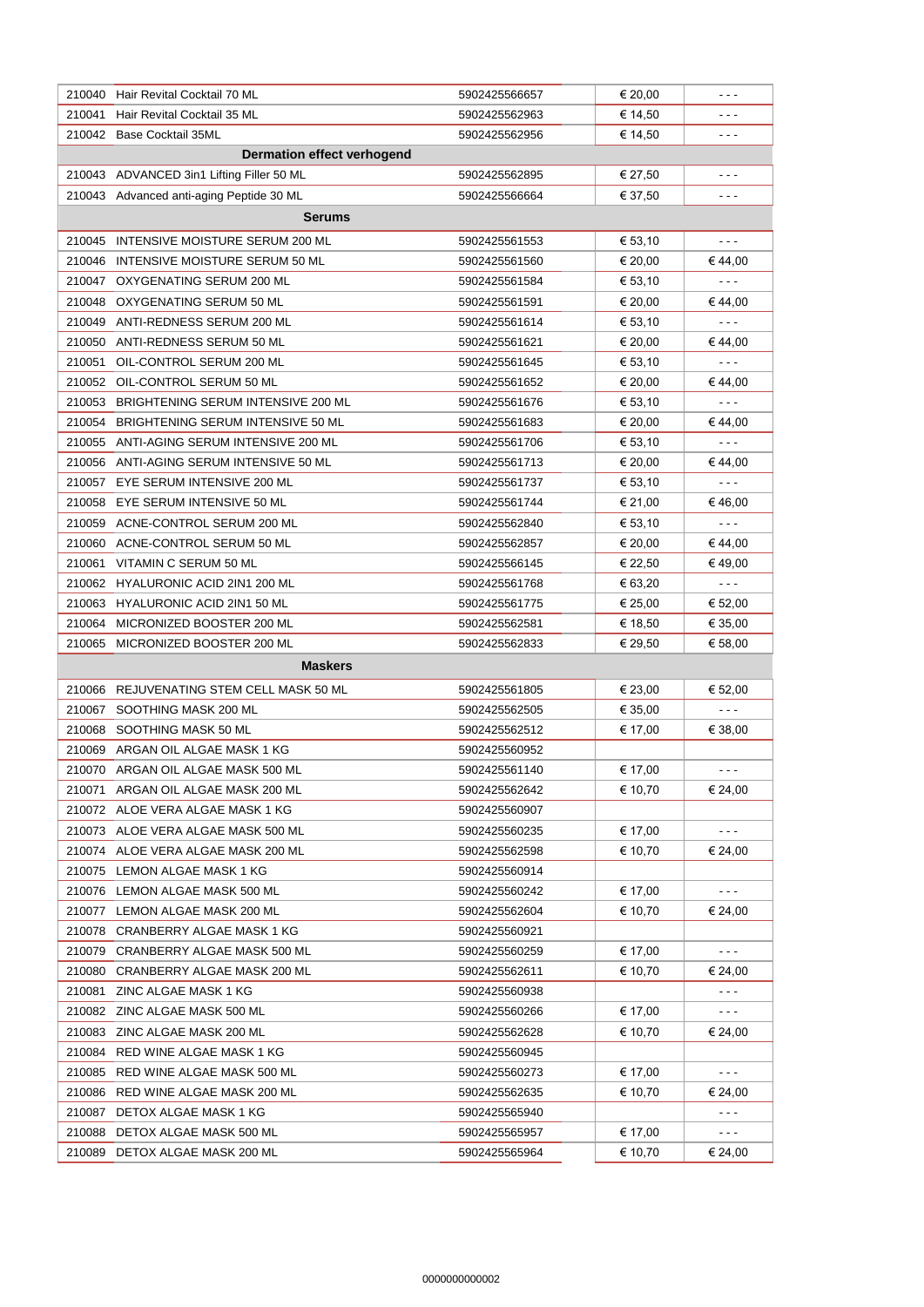|        | <b>Gezicht Crèmes</b>                       |               |         |         |
|--------|---------------------------------------------|---------------|---------|---------|
| 210090 | MOISTURIZING CREAM SPF20 200 ML             | 5902425561829 | € 47,00 | $- - -$ |
| 210091 | MOISTURIZING CREAM SPF20 50 ML              | 5902425561836 | € 19,80 | €46.00  |
| 210092 | MOISTURIZING CREAM SPF50 50 ML              | 5902425566077 | € 22,20 | €49,00  |
| 210093 | NOURISHING CREAM CONCENTRATE 200 ML         | 5902425561850 | € 47,00 | $- - -$ |
| 210094 | NOURISHING CREAM CONCENTRATE 50 ML          | 5902425561867 | € 19,80 | €46,00  |
| 210095 | LACTOBIONIC ACID CREAM 200 ML               | 5902425561881 | € 47,00 | - - -   |
| 210096 | LACTOBIONIC ACID CREAM 50 ML                | 5902425561898 | € 19,80 | €46,00  |
| 210097 | MOISTURIZING CREAM FORTE 200 ML             | 5902425561911 | €47,00  | - - -   |
| 210098 | MOISTURIZING CREAM FORTE 50 ML              | 5902425561928 | € 19,50 | €43,00  |
| 210099 | OXYGENATING CREAM FORTE 200 ML              | 5902425561942 | €42,00  | $- - -$ |
|        | 210100 OXYGENATING CREAM FORTE 50 ML        | 5902425561959 | € 19,50 | €43,00  |
| 210101 | ANTI-REDNESS CREAM FORTE 200 ML             | 5902425561973 | €42,00  | $- - -$ |
|        | 210102 ANTI-REDNESS CREAM FORTE 50 ML       | 5902425561980 | € 19,50 | €43,00  |
| 210103 | OIL-CONTROL CREAM FORTE 200 ML              | 5902425562000 | €42,00  | $- - -$ |
| 210104 | OIL-CONTROL CREAM FORTE 50 ML               | 5902425562017 | € 19,50 | €43,00  |
| 210105 | BRIGHTENING CREAM FORTE 200 ML              | 5902425562031 | €42,00  | $- - -$ |
|        | 210106 BRIGHTENING CREAM FORTE 50 ML        | 5902425562048 | € 19,50 | € 43,00 |
|        | 210107 ANTI-AGING CREAM FORTE 200 ML        | 5902425562062 | €42,00  | - - -   |
| 210108 | ANTI-AGING CREAM FORTE 50 ML                | 5902425562079 | € 19,80 | €46,00  |
| 210109 | EYE CREAM FORTE 50 ML                       | 5902425562109 | € 22,20 | €49,00  |
|        | 210110 ACNE-CONTROL CREAM 200 ML            | 5902425562710 | €47,00  | $- - -$ |
| 210111 | ACNE-CONTROL CREAM 50 ML                    | 5902425562727 | € 19,80 | € 46,00 |
|        | 210112 VITAMIN C CREAM 50 ML                | 5902425566206 | € 22,20 | € 49,00 |
|        | 210113 HYDRO-CONTROL LIPO CREAM 50 ML       | 5902425566572 | € 19,80 | €46,00  |
|        | 210114 FACIAL MASSASGE CREAM 200 ML         | 5902425560419 | € 38,00 |         |
|        | <b>Massage Olie</b>                         |               |         |         |
| 210115 | CINNAMON BODY MASSAGE OIL 5L                | 5902425560853 | € 67,00 | - - -   |
|        | 210116 CHOCOLATE BODY MASSAGE OIL 5L        | 5902425562406 | € 67,00 | - - -   |
| 210117 | MANGO BODY MASSAGE OIL 5L                   | 5902425561348 | € 67,00 | - - -   |
|        | 210118 ALMOND BODY MASSAGE OIL 5 L          | 5902425563861 | € 67,00 |         |
|        | 210119 RASPBERRY BODY MASSAGE OIL 5 L       | 5902425563878 | € 67,00 | - - -   |
|        | 210120 NATURAL BODY MASSAGE OIL 5L          | 5902425560501 | € 67,00 | - - -   |
|        | 210121 ORANGE BODY MASSAGE OIL 5L           | 5902425560518 | € 67,00 | ---     |
|        | 210122 GREEN TEA BODY MASSAGE OIL 5L        | 5902425561454 | € 67,00 | - - -   |
|        | 210123 CRANBERRY BODY MASSAGE OIL 5 L       | 5902425563885 | € 67,00 |         |
|        | 210124 TUTTI FRUTTI BODY MASSAGE OIL 5 L    | 5902425566305 | € 67,00 |         |
|        | 210125 VANILIA BODY MASSAGE OIL 5 L         | 5902425566282 | € 67,00 |         |
| 210126 | CINNAMON BODY MASSAGE OIL 500 ML            | 5902425561423 | € 13,50 | € 21,00 |
| 210127 | CHOCOLATE BODY MASSAGE OIL 500 ML           | 5902425561331 | € 13,50 | € 21,00 |
| 210128 | MANGO BODY MASSAGE OIL 500 ML               | 5902425562482 | € 13,50 | € 21,00 |
| 210129 | ALMOND BODY MASSAGE OIL 500 ML              | 5902425563830 | € 13,50 | € 21,00 |
| 210130 | RASPBERRY BODY MASSAGE OIL 500 ML           | 5902425563847 | € 13,50 | € 21,00 |
| 210131 | NATURAL BODY MASSAGE OIL 500 ML             | 5902425560877 | € 13,50 | € 21,00 |
|        | 210132 ORANGE BODY MASSAGE OIL 500 ML       | 5902425562468 | € 13,50 | € 21,00 |
| 210133 | GREEN TEA BODY MASSAGE OIL 500 ML           | 5902425560860 | € 13,50 | € 21,00 |
| 210134 | CRANBERRY BODY MASSAGE OIL 500 ML           | 5902425563854 | € 13,50 | € 21,00 |
|        | 210135 TUTTI FRUTTI BODY MASSAGE OIL 500 ML | 5902425566312 | € 13,50 | € 21,00 |
| 210136 | VANILIA BODY MASSAGE OIL 500 ML             | 5902425566299 | € 13,50 | € 21,00 |
| 210137 | BODY MASSAGE OIL 200 ML                     | 5902425562383 | € 17,50 | $- - -$ |